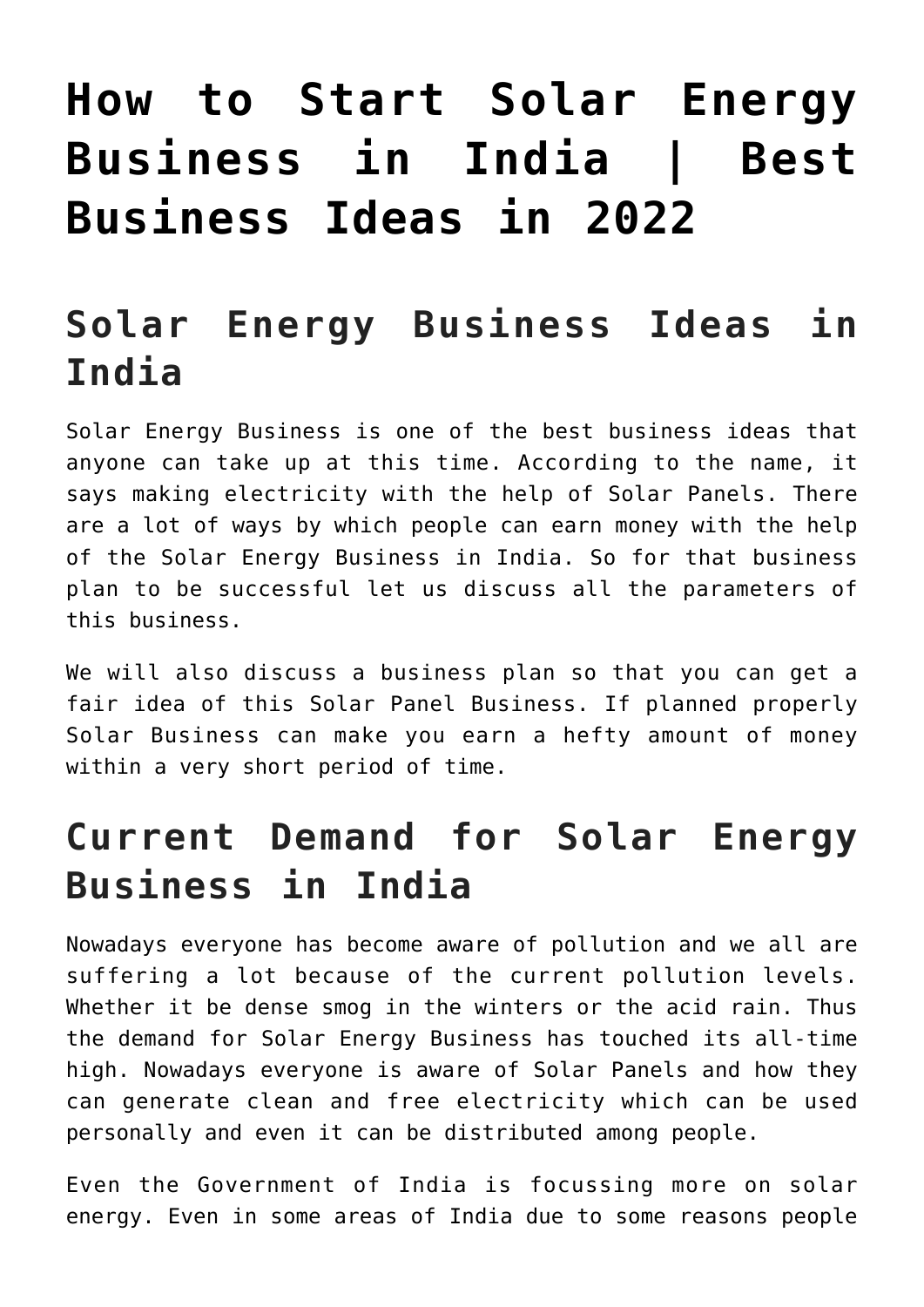don't have electricity for around 16 hours a day and they suffer. Keeping these stats in mind, we can definitely say that the Solar Energy business or Solar Panel business would be profitable in the long run.

# **Types of Solar Energy Business Ideas that can be done in India**

 $\pmb{\times}$ 

Solar Energy Business in India

There are many types of businesses that can be related to the Solar Energy Industry. Some of them include:

- Manufacturing or Production of the Solar Panels on a large scale.
- Importing or Exporting pre-made Solar Panels and selling them.
- Solar Panel Installation and servicing and maintenance business.
- Solar Energy Requirement and auditing.
- Opening up a Solar Plant to distribute electricity among people.

Here we will discuss the last point which is opening a solar power plant to distribute electricity among people. Though all the above-mentioned businesses are very profitable and we will surely cover each business idea related to solar energy in a very detailed manner in the further articles.

## **Benefits of the Solar Energy Business in India**

As we have discussed initially the current demand for Solar Energy Business in India. We can say that the solar business in India has many benefits and to discuss some of them, we have mentioned them below.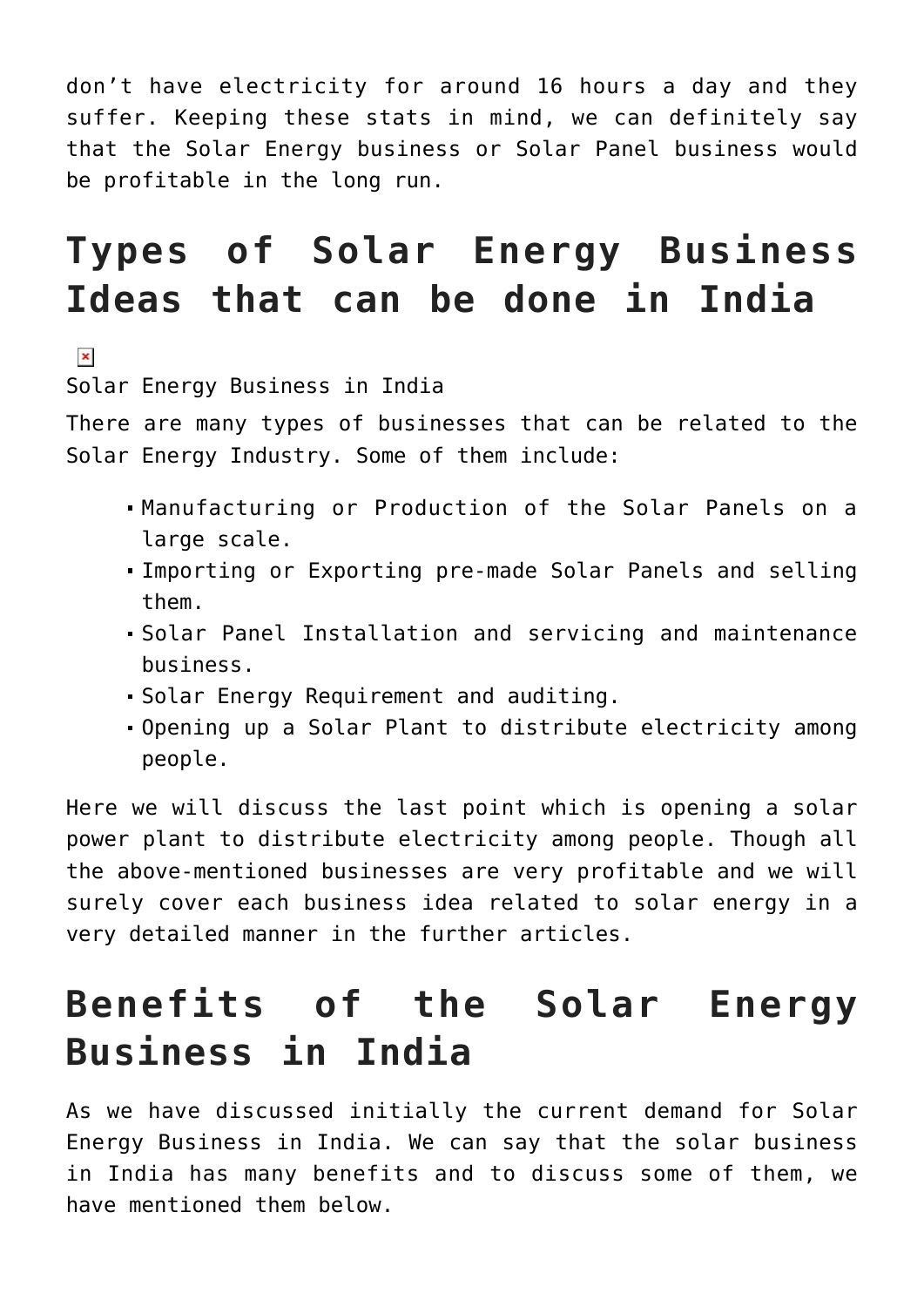- 1. Solar Energy Clean Energy As the energy produced by solar panels is clean and does not produce any pollution thus it is required in all parts of the world. Thus we can say that the demand for the solar power business is very high.
- 2. Self Reliable We all at some point are totally dependent on big electricity-producing companies for our connection. By setting up Solar Power Plants we can become self-reliant and we can become independent.
- 3. Increased profitability If we set up solar power plants for our business electricity needs then we can for sure save a lot of money which we would have given as an electricity bill. Thus we can increase the profits that we are making in our current business.

The list will go on and on as Solar Energy Business has a lot of benefits and one can never cover all of them in an article.

## **Competitors in Solar Energy Business in India**

Talking about the competition, it is very clear that the competition is very less at this point in time. Though it will increase as soon as people will realize the need and the benefits of the electricity produced by the Solar Panels with the help of Solar Energy. It can be said that this can be the right time to start any business related to Solar Panels whether it be its production or the electricity distribution.

Some big companies like Tata Power Solar, Vikram Solar Pvt, Adani Green, Loom Solars, etc have had a good hold on this industry for a long time. Though these are big companies at this point in time, they cannot reach each and every locality of India as it would take the next  $10 - 15$  years. So for this period of time, anyone can make their Solar Energy Business reach a certain point where it will not get affected by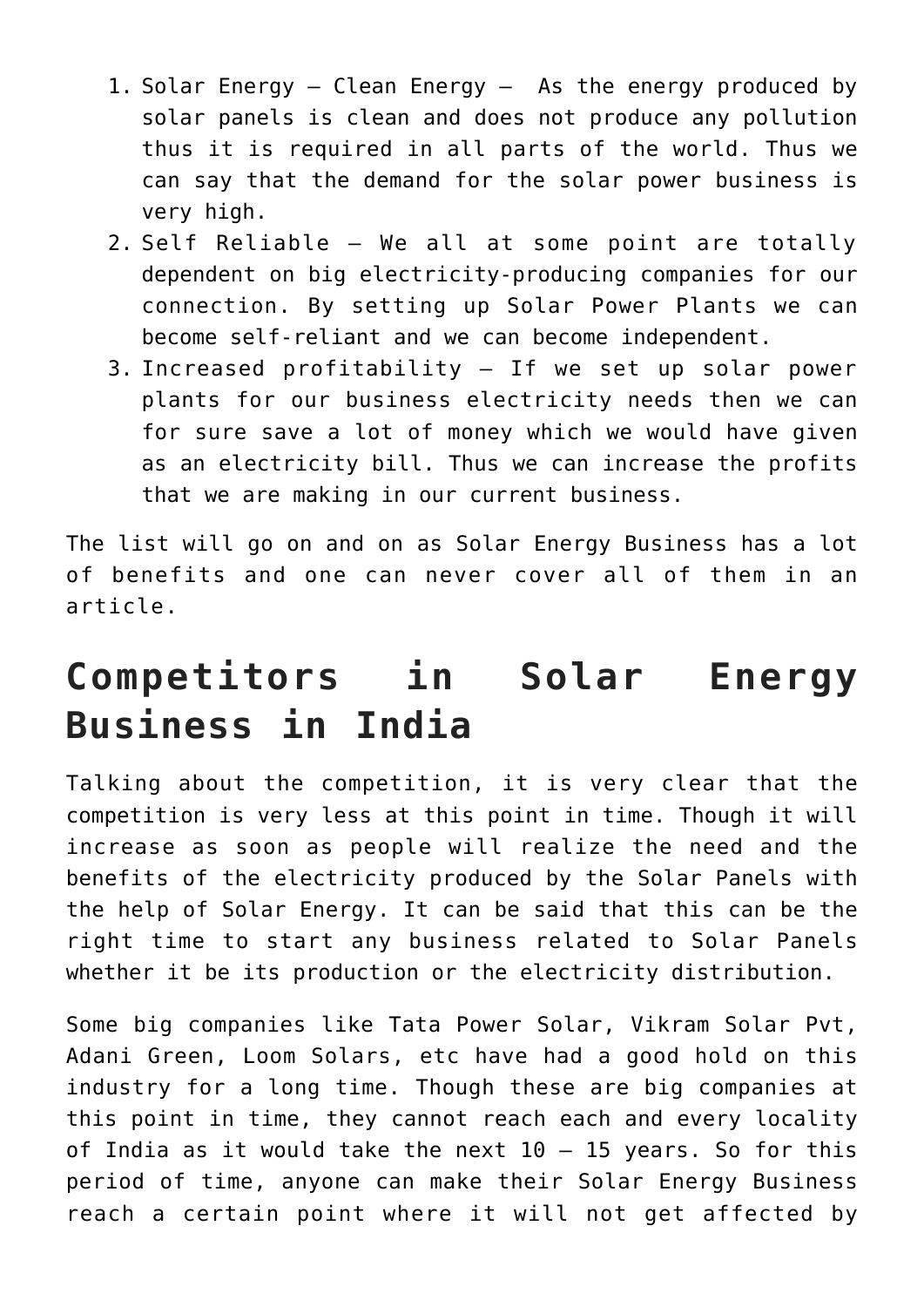anyone.

# **Raw Materials required for Solar Energy Business in India**

Solar Energy Business is a type of business that can be performed both on small scale (from home) and even on large scale (from a power plant). The key requirements in the production of the electricity usually depends upon the number of Solar Panels that you have set up and their power ratings.

So the list of raw materials goes as:

- 1. Land To start this business on a small scale the terrace on top of your house is enough but if you want to scale the business and want to distribute others as well then you must have some land area so that you can set your solar panels there and you can make a small power station where you can keep all your panels, batteries, etc.
- 2. Solar Panels Solar Panels are the most important raw materials as at last, they will be producing our electricity. Talking about Solar Panels they can be bought from the market. There are several companies that are producing solar panels and you can give them a call and discuss your requirements with them. They will even guide you in setting up Solar Energy Business.
- 3. Batteries You have to purchase batteries so that you can store the energy which can be used at night time when there is no Solar Energy. The specification and numbers of batteries totally depend upon the scale of the Solar business which you are planning to set up.
- 4. Wires, bolts, etc Last but not least wires, bolts, and other materials are also required while setting up a Solar Power Plant Business.

The above-mentioned items are used in setting up a Solar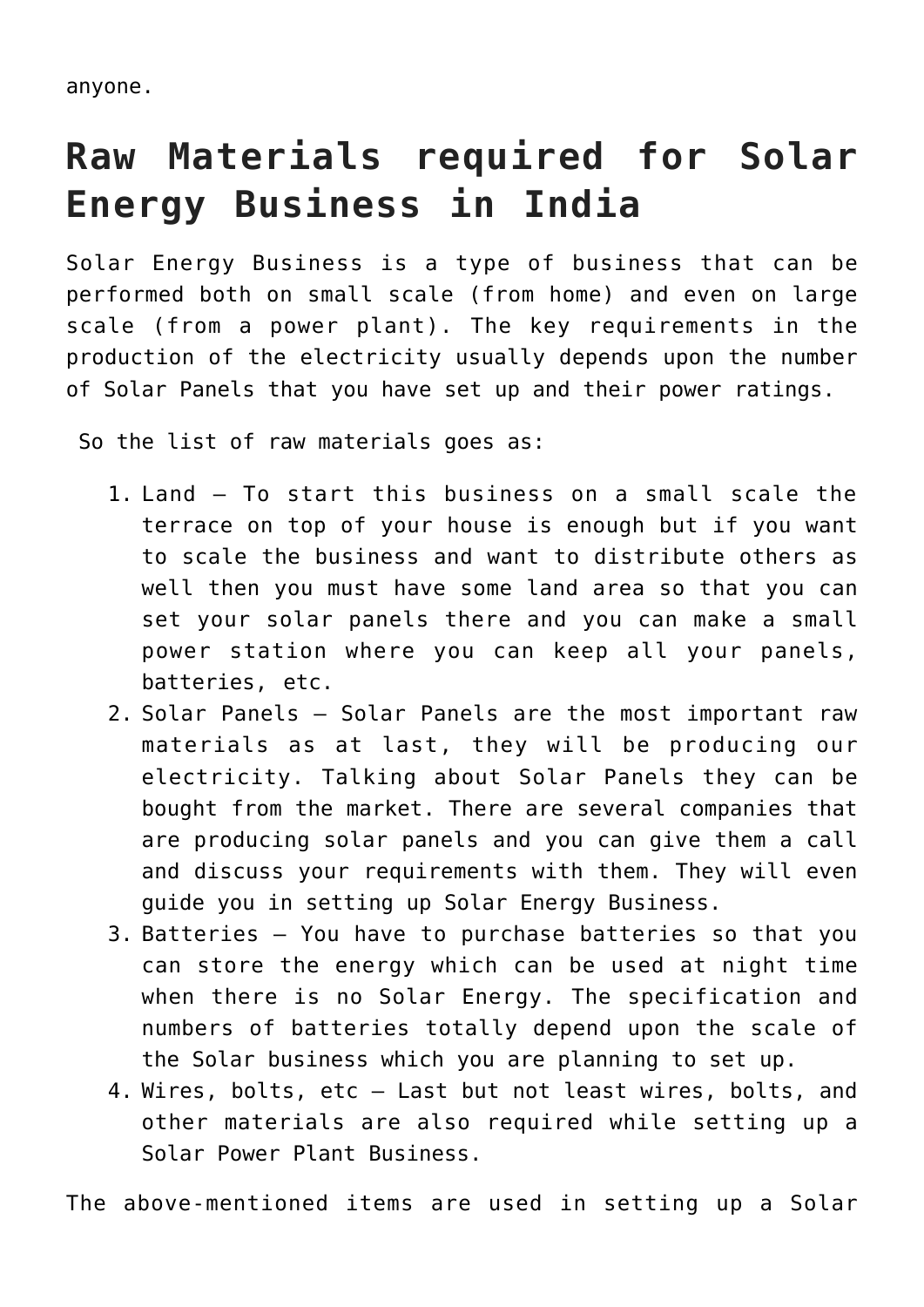energy Business plan. Though their specification and numbers greatly vary according to the scale on which you are going to set up the business.

# **Machines required in starting the Solar Energy Business in India**

Though no big machines are required in this business that is in Solar Energy Business. People have to take care of the solar panels. Solar panels need some special care and attention. We have to clean it at times to get rid of the dust.

There are some sophisticated devices that can be installed on the solar panels which make them track the sun. Like when the sun rises in the east that device will make the solar panel look towards the sun in the east direction and as the sun moves towards the west the solar panel will track its movement and thus will produce electricity continuously the whole day.

Water pumps are required to produce pressurized water jets that can clean the solar panels so that our panels can absorb the solar energy efficiently.

These were a few machines that can be used to increase the output of the Solar Energy Business that we are going to set up using Solar Panels.

# **Basic planning before starting the Solar Energy Business in India**

Imagining opening a business and actually opening a business are two different things. Personal Planning is all about making a presentation on our own. Some points that we should keep in mind are:

1)Keep a note of everything you want in your business.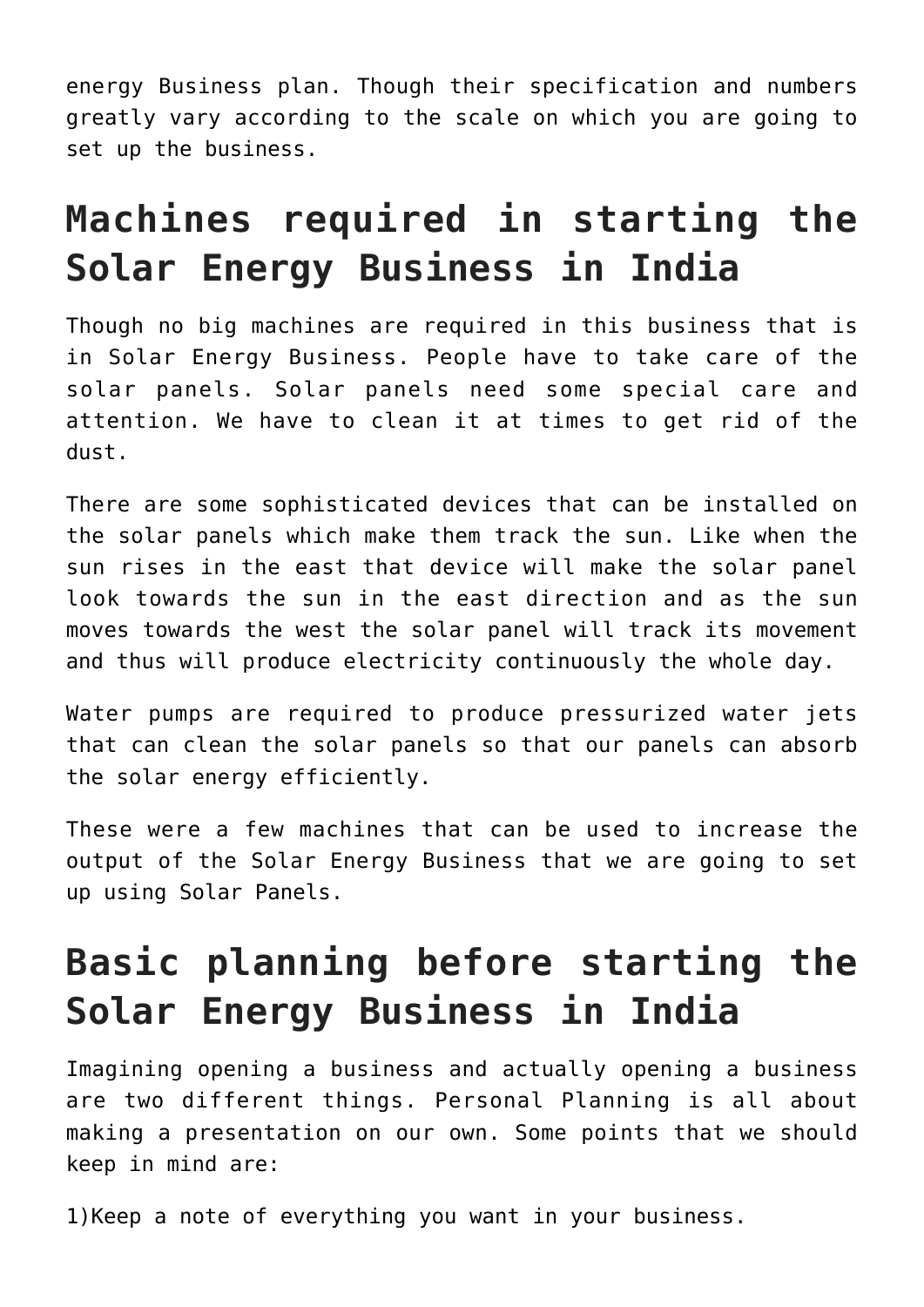2)Make a Powerpoint presentation for yourself to guide you in the future.

3)Jot down every relevant thought that comes to your mind.

4)Write questions and answer them personally and write the answers too.

5)Keep sane thoughts and not fairytales.

6) Stay motivated and keep it practical.

#### **Business Point Planning**

Business is started by one person but actually, there are other people who make it possible. Some relevant points to plan a solar energy business in India from a business point of view.

- 1. Keep strategies new and dynamic with time and environment.
- 2. Get an idea about the users that will take up your service.
- 3. Plan capital, cost, and investment.
- 4. Watch competitors and learn from their mistakes.
- 5. Don't copy anyone.
- 6. Inspect every department and calculate costs, profits and losses every month.

# **The initial cost for setting up Solar Energy Business in India**

Many of us will be waiting eagerly for this point to come. The wait is over. Let's discuss the cost. Cost is fully dependent upon the scale of the Electricity Manufacturing Plant. If the business owner is targeting to set a large-scale manufacturing plant to serve a large number of people then it is quite obvious that the cost will be much higher than if we plan to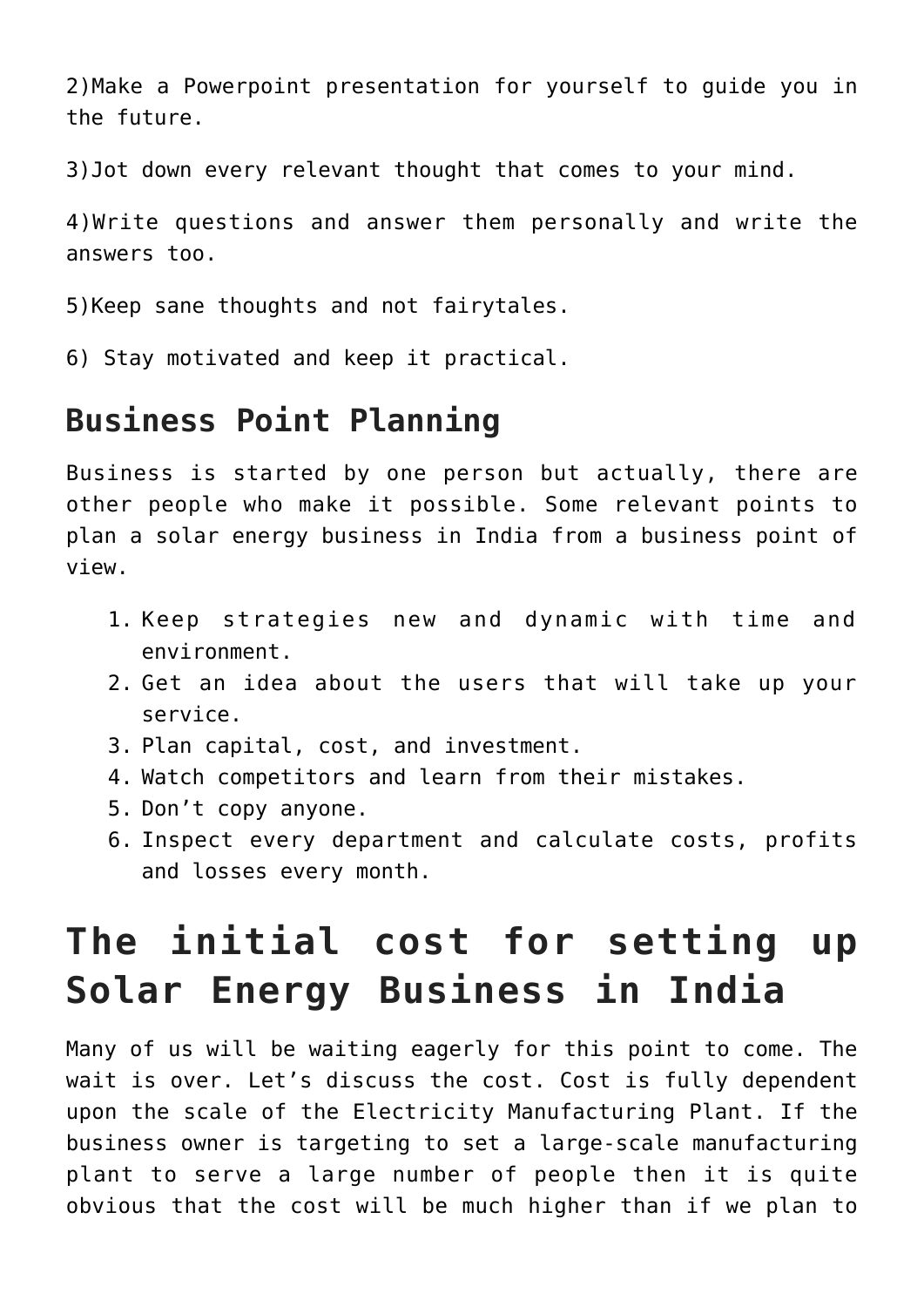distribute the electricity in our locality itself.

I have attached a table below which will give you an idea about the cost of solar panels.

| <b>Solar Panel Ratings</b>  |       | Selling Price Per watt Price |
|-----------------------------|-------|------------------------------|
| 40 Watt / 12V Solar Panels  | 2400  | 36                           |
| 60 Watt / 12V Solar Panels  | 3000  | 50                           |
| 80 Watt / 12V Solar Panels  | 5000  | 62                           |
| 105 Watt / 12V Solar Panels | 8500  | 83                           |
| 165 Watt / 12V Solar Panels | 14000 | 84                           |
| 330 Watt / 24V Solar Panels | 13000 | 39                           |
| 395 Watt / 24V Solar Panels | 14000 | 35                           |
| 445 Watt / 24V Solar Panels | 35000 | 78                           |

Solar Panel Cost for Solar Energy Business

The cost of Batteries to store Solar Energy is given in the below-mentioned table.

| <b>Solar Battery Model</b>      |             | Rating (Ah) Selling Price |
|---------------------------------|-------------|---------------------------|
| 20Ah Solar Power Battery        | 20Ah        | Rs. 2,800                 |
| 40Ah Solar Power Battery        | 40Ah        | Rs. 3,700                 |
| <b>60Ah Solar Power Battery</b> | 60Ah        | Rs. 4,500                 |
| 75Ah Solar Power Battery        | <b>75Ah</b> | Rs. 6,000                 |
| 100Ah Solar Power Battery       | 100Ah       | Rs. 7,800                 |
| 150Ah Solar Power Battery       | 150Ah       | Rs. 11,900                |
| 200Ah Solar Power Battery 200Ah |             | Rs. 12,900                |

Batteries Cost for Solar Energy Business (In ₹, INR)

Cost for the Land – It depends upon the locality where you are looking to take the land on lease or on rent. It can be in the range of ₹ 25,000 to ₹ 50,000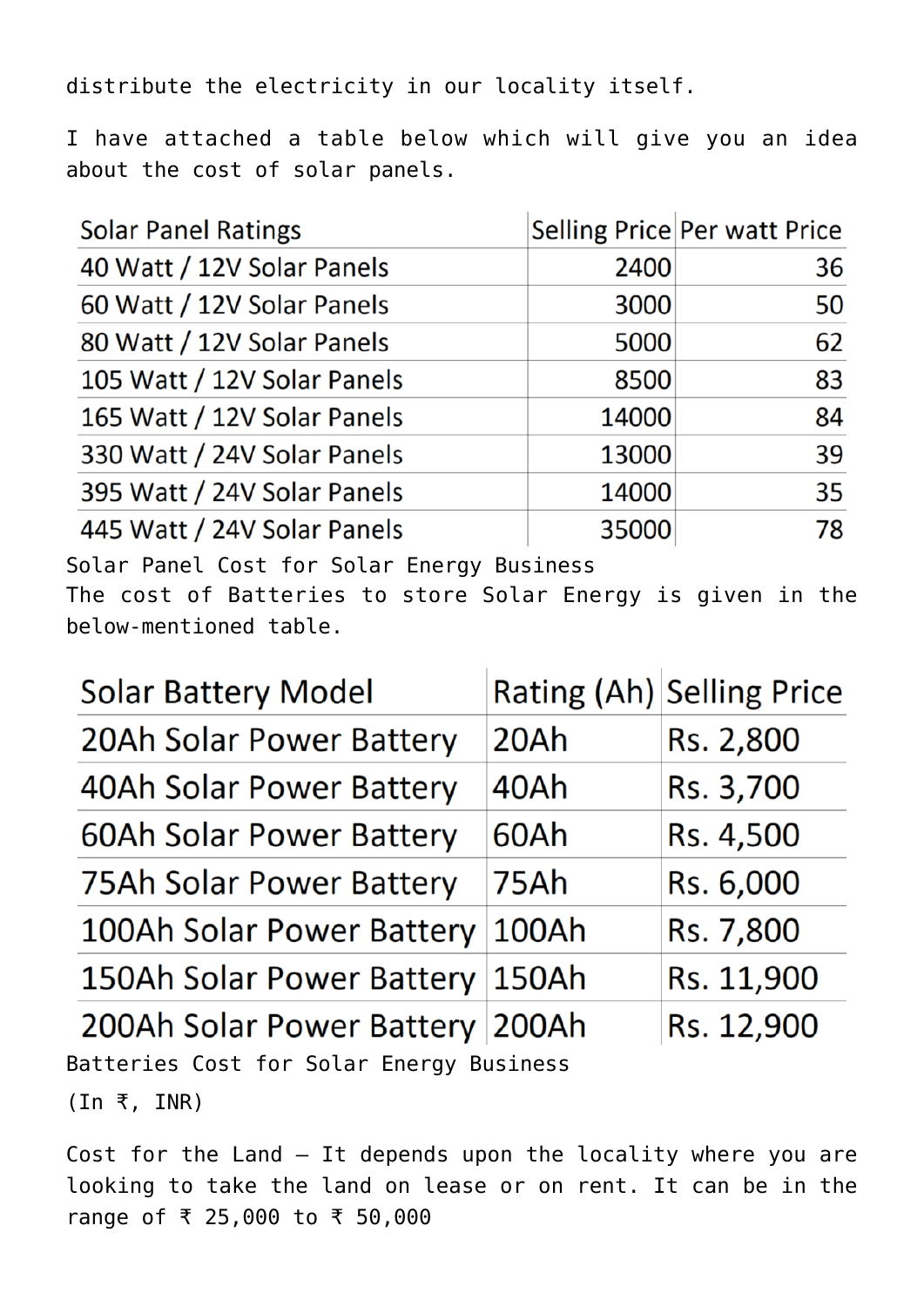# **Things to keep in mind before starting a Solar Energy business**

For setting up any kind of business in India, we have to take various permissions and licenses from the Government. These documents help us to practice our business legally and to get all the benefits provided by the Government.

Some of them are mentioned below.

- 1. [UAM Registration](https://udyamregistration.gov.in/Government-India/Ministry-MSME-registration.htm) (Udyog Aadhar Registration With MSME)
- 2. Company Registration with Registrar Of Companies
- 3. Powerplant [License](https://powermin.gov.in/en/content/licensing-transmission-and-supply)
- 4. NOC by the Local Government and from the Pollution Board
- 5. For a detailed report please [click here](https://mnre.gov.in/img/documents/uploads/file_f-1580894745068.pdf) to read a document posted by MNRE.

# **Risks and problems in Solar Energy Business**

When we make any business plan we have to think both about its pros and its cons before taking any action. As there are many risks that are related to businesses that people don't consider from the start. Though we have talked about so many pros of the Solar Energy Business or the Solar Panel Business. So now let's dive deep and discuss some of the risks or the cons of the solar Energy Business in India.

- The initial setup cost is somewhat high and people may not afford it if they plan it to start on a large scale.
- If any time comes that the sun goes into the clouds for a long time then the solar power plants will not work efficiently and hence will make a big issue.
- Solar panels require a great amount of care and maintenance which sometimes become costly.
- Solar Plants need skilled and efficient workers to take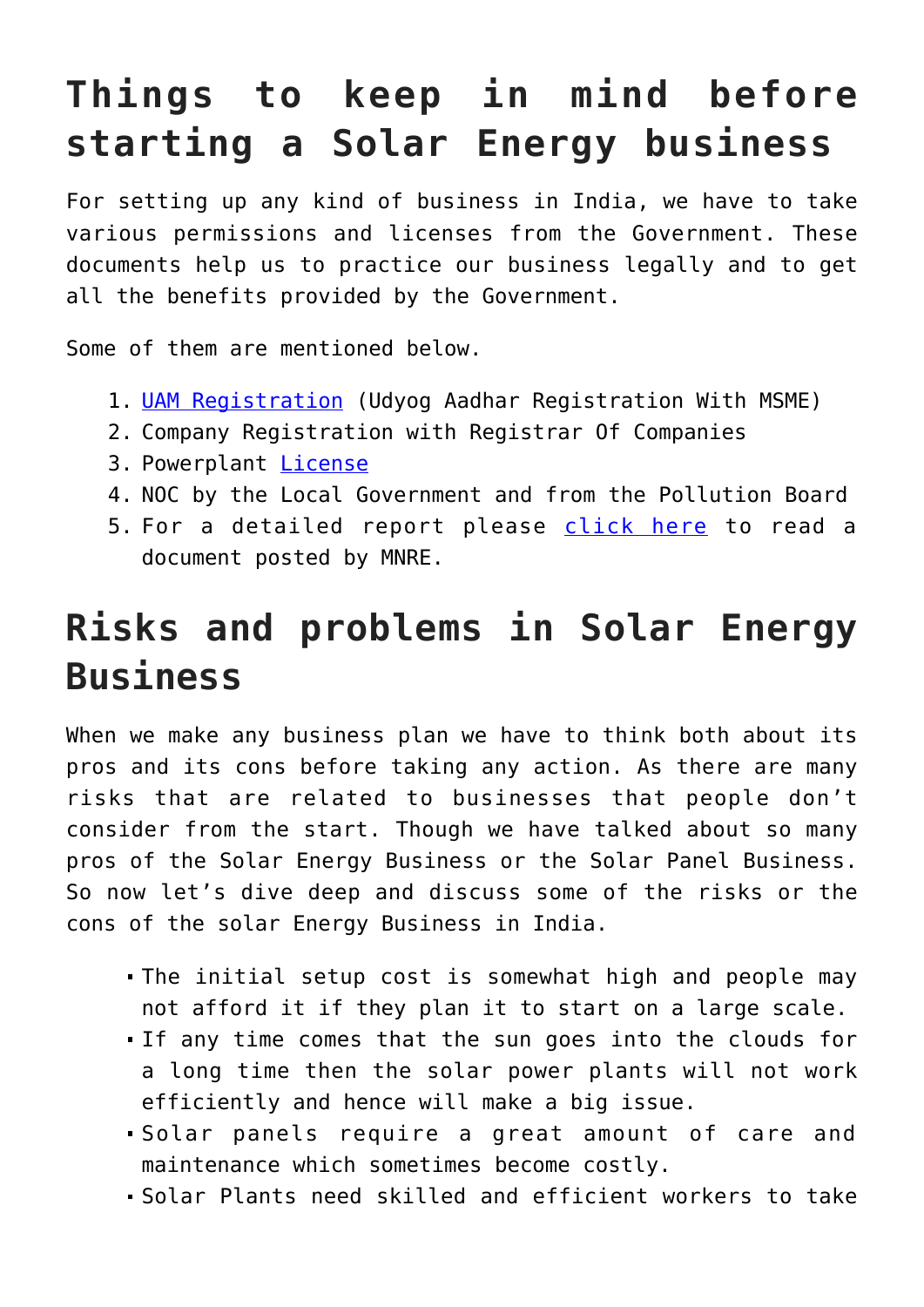care of them.

It takes a bit more space to accommodate large numbers of Solar Panels.

## **Safety measures that should be taken in Solar Energy Business**

Safety is the first requirement before any other thing in the business. There are enormous businesses going on in India but successful are those who have safety measures.

If one wants to start a Solar Energy business in India then these must be followed.

- 1. Fire extinguishers should be available in the firm in case of any accidents.
- 2. Good Quality wires and cables should be used.
- 3. Labors should be taught the basic things to do in an emergency.

All the procedures and orders should be followed in order to start the business fairly and without any misleading conduct.

# **Profits in Solar Energy Business in India**

Profit in this business depends upon how big or small scale you are running your business on. The big scale has different profits because the tools and raw materials are in large quantities and on the other hand small scale does not require many tools and raw materials.

Solar Energy Business is very profitable in a long run. I know many people who have completely transferred their business to run on Solar Energy and they are saving up to 1,00,000 per month. I have even seen people distributing people the electricity and making around  $1,00,000 - 1,50,000$  months with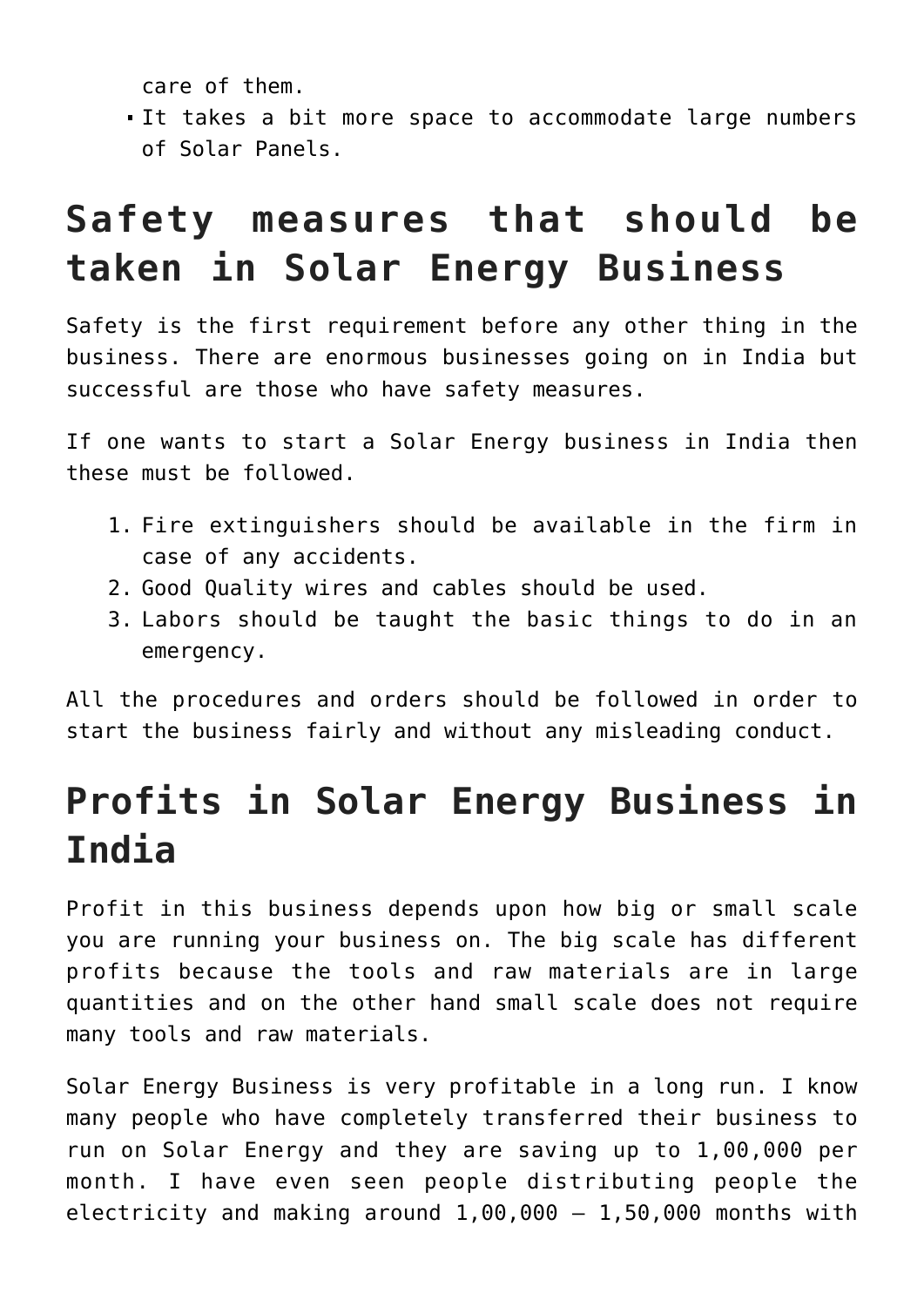a small-scale solar energy business. (All figures are in INR)

For more such informative Business Ideas make sure to check [InBusinessIdeas](https://inbusinessideas.com/all-business-ideas/)

### **What is the profitability of Solar Energy Business in India?**

Solar Energy Business is the most profitable business of this time. The maintenance cost of the panels is very less. The overall cost to run this business smoothly is very less compared to other businesses. Hence Solar Energy Business is very profitable.

### **How much money do I need to have for starting a Solar Energy Business in India?**

This question is very subjective as the cost for starting a solar energy business greatly depends upon the scale of the business one can start this business with as low as 30,000 and it can go upto 5,00,00,000 (INR).

#### **What is the cost of Solar Panel in India?**

The cost of a solar panel greatly depends upon the Power rating for which it has been designed. You can have a look at the table attached above in the article for more information regarding the price of Solar Panels.

### **What is the future of Solar Energy Business in India?**

The future of the Solar Energy Business is very safe and profitable. We at this time have become more climateconscious. To protect the climate we all know we have to decrease the pollution level.